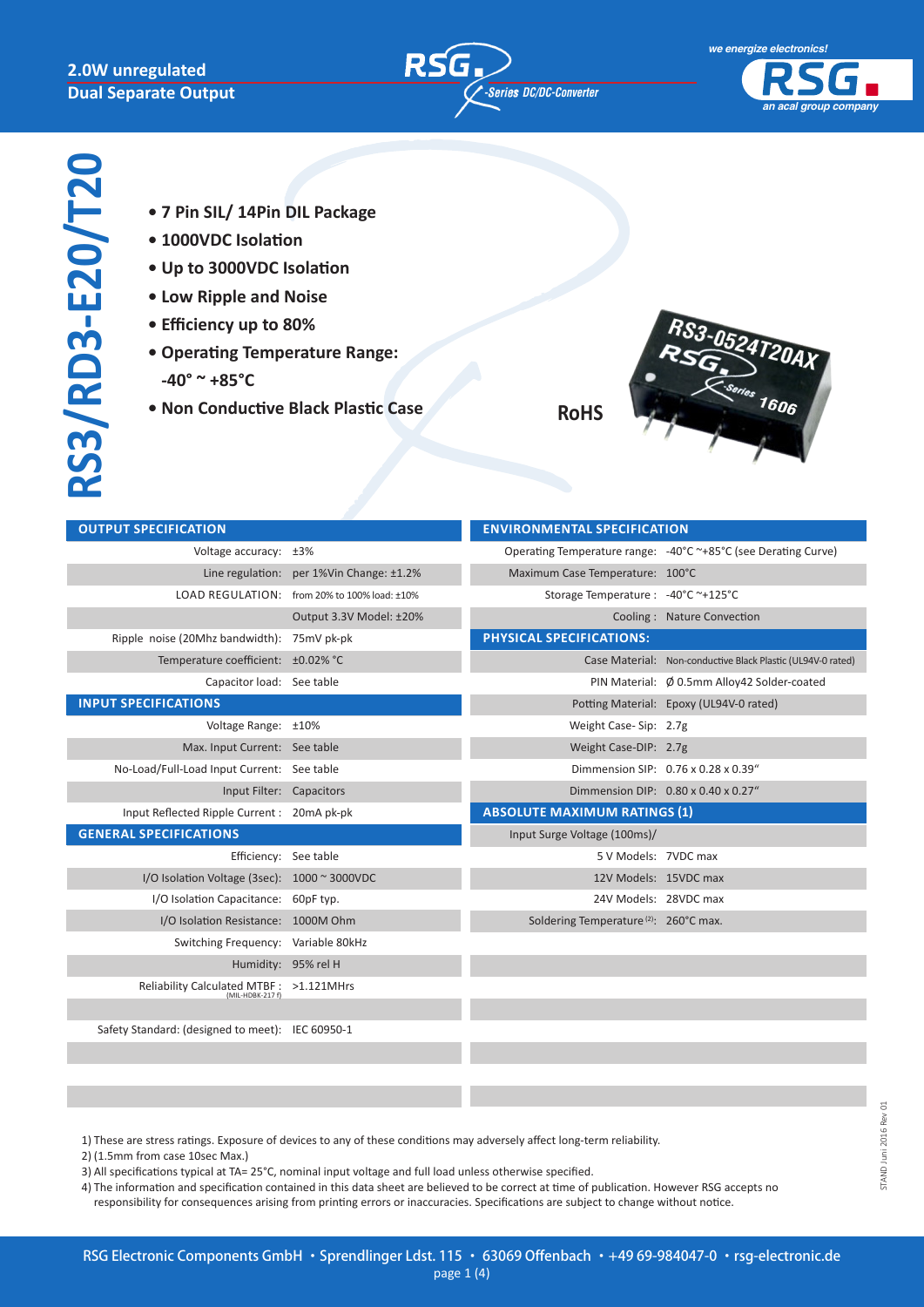RS3=SIL7<br>RS3=SIL7<br>RD3=DIL14

**RS3/RD3-E20/T20**

RS3/RD3-E20/T20



**Isolation**  $(kVDC)$ <br> $1=1.0$ 

 $3 = 3.0$ 

*an acal group company*





## MODEL SELECTION GUIDE

 $24 = 24V$ 

|                     | <b>INPUT</b>  | <b>INPUT Current</b> |                  | <b>OUTPUT</b>   | <b>OUTPUT Current</b> |                   |           |
|---------------------|---------------|----------------------|------------------|-----------------|-----------------------|-------------------|-----------|
| <b>MODEL NUMBER</b> | Voltage Range | No-Load              | <b>Full Load</b> | Voltage(Vdc)    | Full lo ad(mA)        | <b>EFFICIENCY</b> | Capacitor |
|                     | (Vdc)         | (mA)                 | (mA)             | Output1 Output2 | Output1 Output2       | @FL(%)            | Load(uF)  |
| RS3/RD3-0503T20AX   | 5             | 35                   | 519              | 5, 3.3          | 200, 303              | 77                | 220       |
| RS3/RD3-0507T20AX   | 5             | 35                   | 519              | 5, 7.2          | 200, 139              | 77                | 220       |
| RS3/RD3-0509T20AX   | 5             | 35                   | 519              | 5, 9            | 200, 111              | 77                | 220       |
| RS3/RD3-0512T20AX   | 5             | 35                   | 500              | 5, 12           | 200, 83               | 80                | 220       |
| RS3/RD3-0515T20AX   | 5             | 35                   | 500              | 5, 15           | 200, 67               | 80                | 220       |
| RS3/RD3-0518T20AX   | 5             | 35                   | 519              | 5,18            | 200, 55               | 77                | 220       |
| RS3/RD3-0524T20AX   | 5             | 35                   | 519              | 5, 24           | 200, 41               | 77                | 220       |
| RS3/RD3-1203T20AX   | 12            | 25                   | 216              | 5, 3.3          | 200, 303              | 77                | 220       |
| RS3/RD3-1207T20AX   | 12            | 25                   | 216              | 5, 7.2          | 200, 139              | 77                | 220       |
| RS3/RD3-1209T20AX   | 12            | 25                   | 216              | 5, 9            | 200, 111              | 77                | 220       |
| RS3/RD3-1212T20AX   | 12            | 25                   | 208              | 5, 12           | 200, 83               | 80                | 220       |
| RS3/RD3-1215T20AX   | 12            | 25                   | 208              | 5, 15           | 200, 67               | 80                | 220       |
| RS3/RD3-1218T20AX   | 12            | 25                   | 216              | 5,18            | 200, 55               | 77                | 220       |
| RS3/RD3-1224T20AX   | 12            | 25                   | 216              | 5, 24           | 200, 41               | 77                | 220       |
| RS3/RD3-2403T20AX   | 24            | 12                   | 108              | 5, 3.3          | 200, 303              | 77                | 220       |
| RS3/RD3-2407T20AX   | 24            | 12                   | 108              | 5, 7.2          | 200, 139              | 77                | 220       |
| RS3/RD3-2409T20AX   | 24            | 12                   | 108              | 5, 9            | 200, 111              | 77                | 220       |
| RS3/RD3-2412SD/01   | 24            | 12                   | 104              | 5, 12           | 200, 83               | 80                | 220       |
| RS3/RD3-2415T20AX   | 24            | 12                   | 104              | 5,15            | 200, 67               | 80                | 220       |
| RS3/RD3-2418T20AX   | 24            | 12                   | 106              | 5,18            | 200, 55               | 78                | 220       |
| RS3/RD3-2424T20AX   | 24            | 12                   | 108              | 5, 24           | 200, 41               | 77                | 220       |
|                     |               |                      |                  |                 |                       |                   |           |

Suffix "3" means 3 KVdc isolation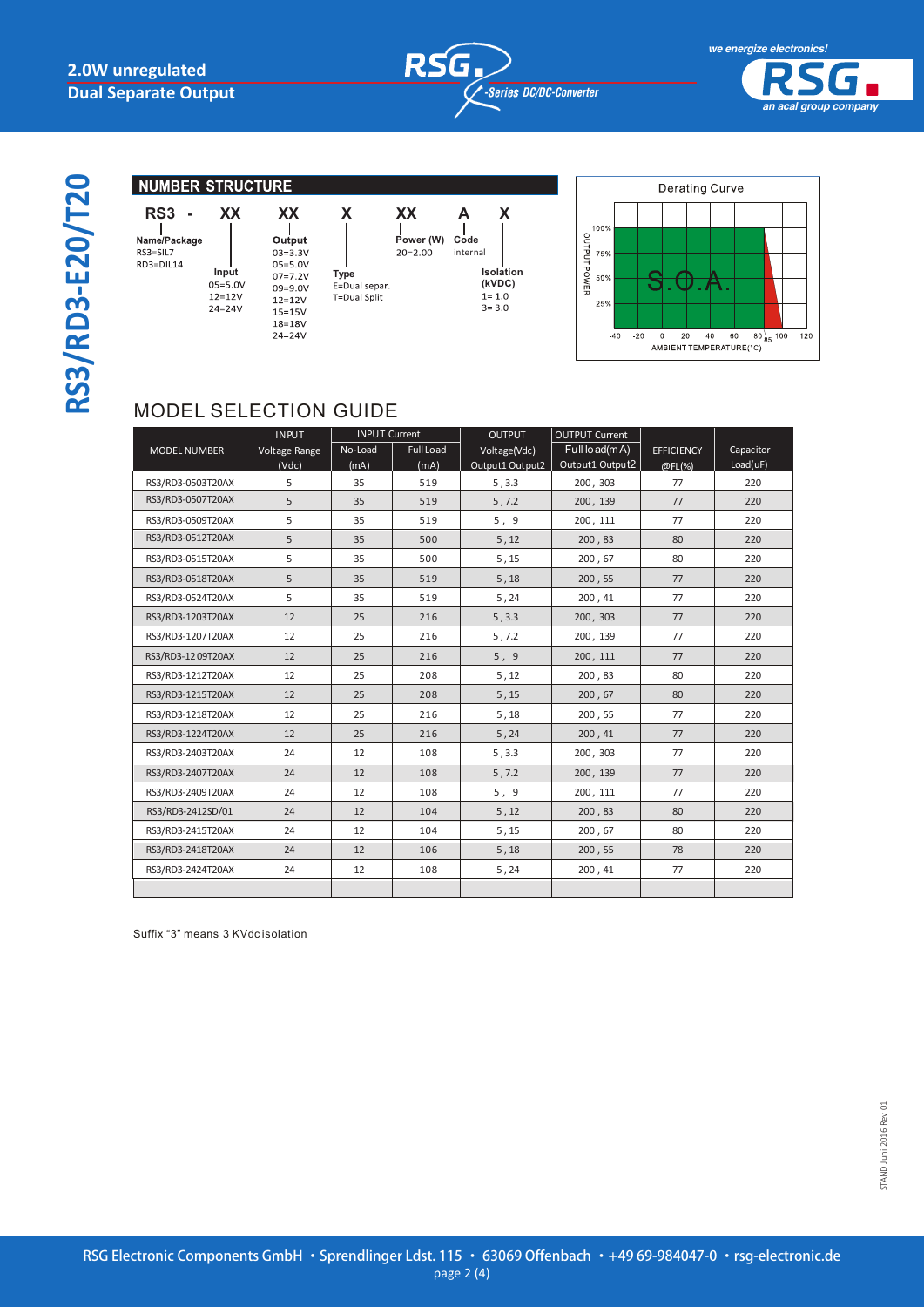INPUT



*an acal group company*

RS3/RD3-E20/T20 **RS3/RD3-E20/T20**

|                     | <b>INPUT</b>  | <b>INPUT Current</b> |                  | <b>OUTPUT</b>               | <b>OUTPUT Current</b>       |                   |                 |
|---------------------|---------------|----------------------|------------------|-----------------------------|-----------------------------|-------------------|-----------------|
| <b>MODEL NUMBER</b> | Voltage Range | No-Load              | <b>Full Load</b> | Voltage(Vdc)                | Full load(mA)               | <b>EFFICIENCY</b> | Capacitor       |
| RS3/RD3-0503E20AX   | (Vdc)<br>5    | (mA)<br>35           | (mA)<br>519      | Output1 Output2<br>3.3, 3.3 | Output1 Output2<br>303, 303 | @FL(%)<br>77      | Load(uF)<br>220 |
| RS3/RD3-0505E20AX   | 5             | 35                   | 512              | $5,5$                       | 200, 200                    | 78                | 220             |
| RS3/RD3-0507E20AX   | 5             | 35                   | 512              | 7.2, 7.2                    | 139, 139                    | 78                | 220             |
| RS3/RD3-0509E20AX   | 5             | 35                   | 512              | 9,9                         | 111, 111                    | 78                | 220             |
| RS3/RD3-0512E20AX   | 5             | 35                   | 512              | 12,12                       | 83,83                       | 78                | 220             |
| RS3/RD3-0515E20AX   | 5             | 35                   | 506              | 15, 15                      | 67,67                       | 79                | 220             |
| RS3/RD3-0518E20AX   | 5             | 35                   | 500              | 18,18                       | 55,55                       | 80                | 220             |
| RS3/RD3-0524E20AX   | 5             | 35                   | 500              | 24, 24                      | 41,41                       | 80                | 220             |
| RS3/RD3-1203E20AX   | 12            | 25                   | 216              | 3.3, 3.3                    | 303, 303                    | 77                | 220             |
| RS3/RD3-1205E20AX   | 12            | 25                   | 216              | $5,5$                       | 200, 200                    | 77                | 220             |
| RS3/RD3-1207E20AX   | 12            | 25                   | 216              | 7.2, 7.2                    | 139, 139                    | 77                | 220             |
| RS3/RD3-1209E20AX   | 12            | 25                   | 216              | 9,9                         | 111, 111                    | 77                | 220             |
| RS3/RD3-1212E20AX   | 12            | 25                   | 213              | 12,12                       | 83,83                       | 78                | 220             |
| RS3/RD3-1215E20AX   | 12            | 25                   | 213              | 15, 15                      | 67,67                       | 78                | 220             |
| RS3/RD3-1218E20AX   | 12            | 25                   | 208              | 18,18                       | 55,55                       | 80                | 220             |
| RS3/RD3-1224E20AX   | 12            | 25                   | 208              | 24, 24                      | 41,41                       | 80                | 220             |
| RS3/RD3-2403E20AX   | 24            | 12                   | 106              | 3.3, 3.3                    | 303, 303                    | 78                | 220             |
| RS3/RD3-2405E20AX   | 24            | 12                   | 106              | 5, 5                        | 200, 200                    | 78                | 220             |
| RS3/RD3-2407E20AX   | 24            | 12                   | 106              | 7.2, 7.2                    | 139, 139                    | 78                | 220             |
| RS3/RD3-2409E20AX   | 24            | 12                   | 106              | 9,9                         | 111, 111                    | 78                | 220             |
| RS3/RD3-2412SD/02   | 24            | 12                   | 104              | 12,12                       | 83,83                       | 80                | 220             |
| RS3/RD3-2415E20AX   | 24            | 12                   | 104              | 15, 15                      | 67,67                       | 80                | 220             |
| RS3/RD3-2418E20AX   | 24            | 12                   | 104              | 18,18                       | 55,55                       | 80                | 220             |
| RS3/RD3-2424E20AX   | 24            | 12                   | 104              | 24, 24                      | 41,41                       | 80                | 220             |
|                     |               |                      |                  |                             |                             |                   |                 |

Suffix "3" means 3 KVdc isolation

1.Ripple/Noise measured with 20MHz bandwidth.

2.Tested by minimal Vin and constant resistive load.

**NOTE** 3.Measured Input reflected ripple current with a simulated source inductance of 12uH.

4. Exceeding the absolute ratings of the unit could cause damage. It is not allowed for continuous operating.

5. Operation under no-load conditions will not damage these devices, however they may not meet all listed specifications.